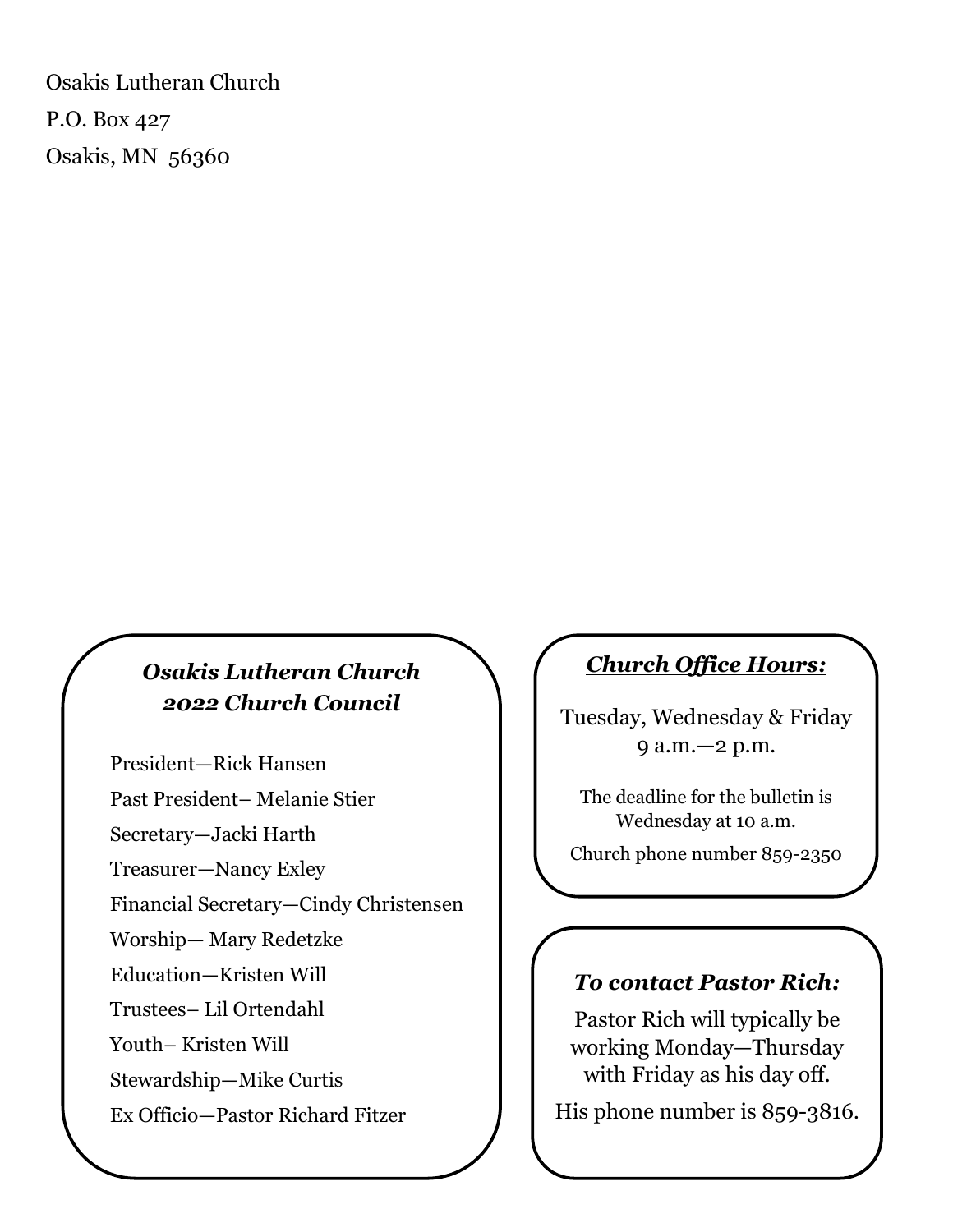## V. Reports

Treasurer:

- Two camperships applications were received and approved for Luther Crest camp for \$100 each.
- Income for April \$8.736.25 , Bills paid in April \$8,846.55. Income to date for 2022 \$52,811.24, Bills paid to date \$58,131.92 but still more to be paid.

 Pastor's Report: The First Communicants made their first communion on Maundy Thursday, The highlight of the Easter Season was a nearly full church on Easter Sunday. Eight high school seniors will be recognized at Graduation Sunday, the second Brunch church will be held on May 22nd, the Synod Assembly meeting will be held virtually again this year on May 21st .

Committees:

Trustees: Dick the new custodian is doing an exceptional job which the council acknowledged.

Stewardship: Easter Appeal letter will be sent out ASAP.

Church in Society: not active

Education and Youth: have been meeting to plan VBS and other activities for the youth. We are still looking for a Sunday School director.

Worship: Thank you for people donating flowers for Easter. Planning for Brunch church.

Women's groups: there is a core group of women faithfully volunteering and they will gradually add more women. If anyone wants to be included in this group, please contact Mary Rasmussen. Offer Our Prayers with the Lord's Prayer.

VI. Meeting was adjourned with the next meeting on Monday June 6th, 2022 at 6:00 pm. Submitted by Jacki Harth, Council Secretary

# **Other News:**

 Worship: We plan to continue to offer 'In-Person' & 'Online' worship services. **Call the church office 859-2350 or Pastor Rich 859-3816 if needing pastoral care.** 

**Communion by appointment contact Pastor Rich.**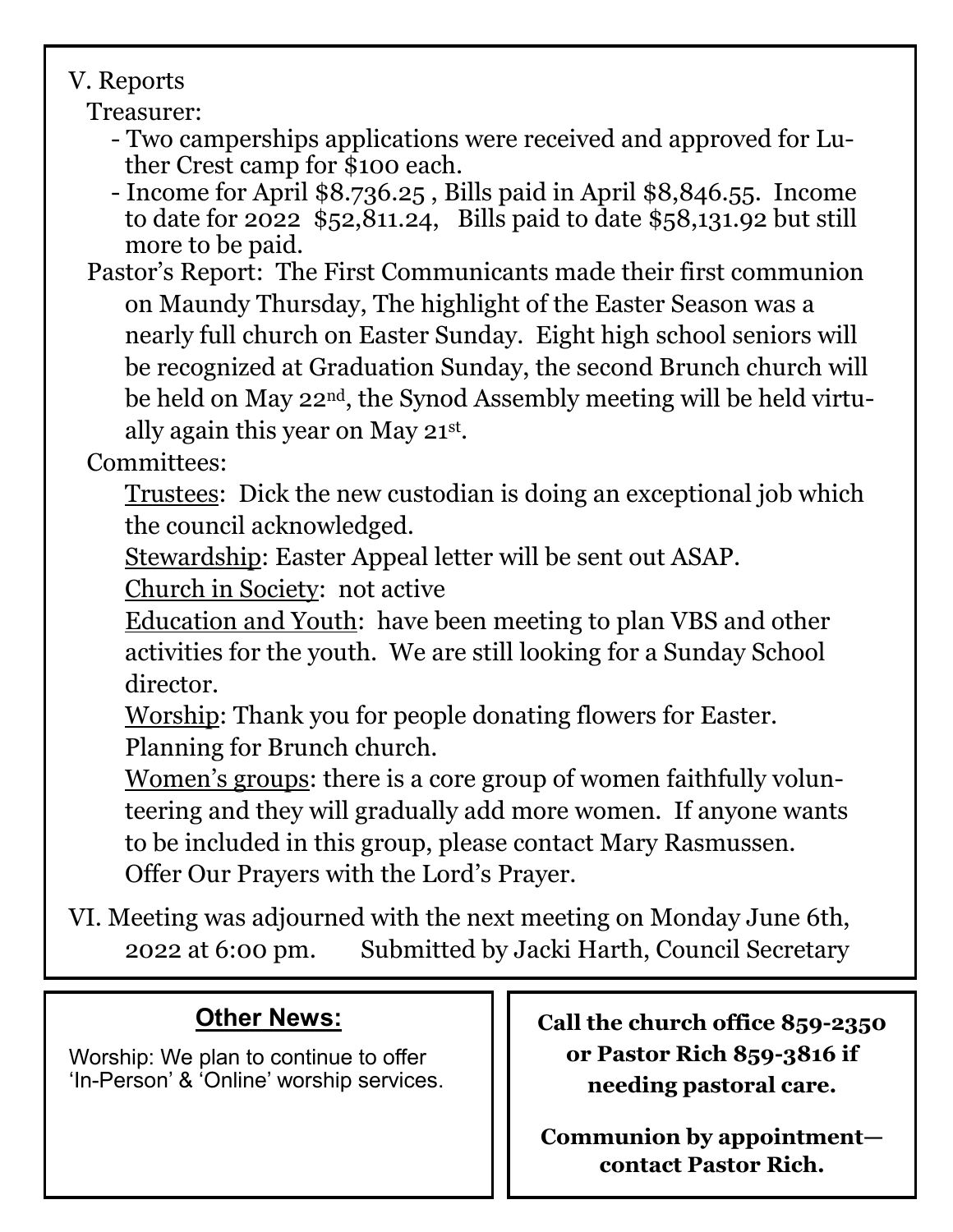# **Osakis Lutheran Church Council Meeting Minutes Monday May 2nd, 2022**

Present: Pastor Rich Fitzer, Rick Hansen, Jacki Harth , Mary Redetzke, Nancy Exley, Lil Ortendahl, Mike Curtis

- I. President Rick Hansen called the meeting to order. Devotions- Pastor Rich Sharing
- II. Approval of agenda.

Nancy E. made a motion to approve the agenda with no additions, Mike 2nd. Approved.

III. Old/Unfinished Business

Minutes: Nancy made a motion to approve the minutes, Mary 2<sup>nd</sup> Custodian. The executive committee approved the hiring of Richard Steinbeisser in April. A motion to approve the hire and updated job description was made by Lil and 2nd by Nancy. Newspaper Ad: Nancy will put the ad in this month Goals for 2022: Reviewed quarterly Coffee and lector sign up. Folks have signed up and pastor will work with them to get one of the volunteers take care of one week a month

IV. New Business (OLC vision & new mission & ministry work) Easter Appeal: The Stewardship committee met to develop an Easter appeal letter that will go out ASAP. The council approved and signed the letter.

On-line giving cards will be placed in the pews for those who give on-line to put in the offering plate when it is passed around.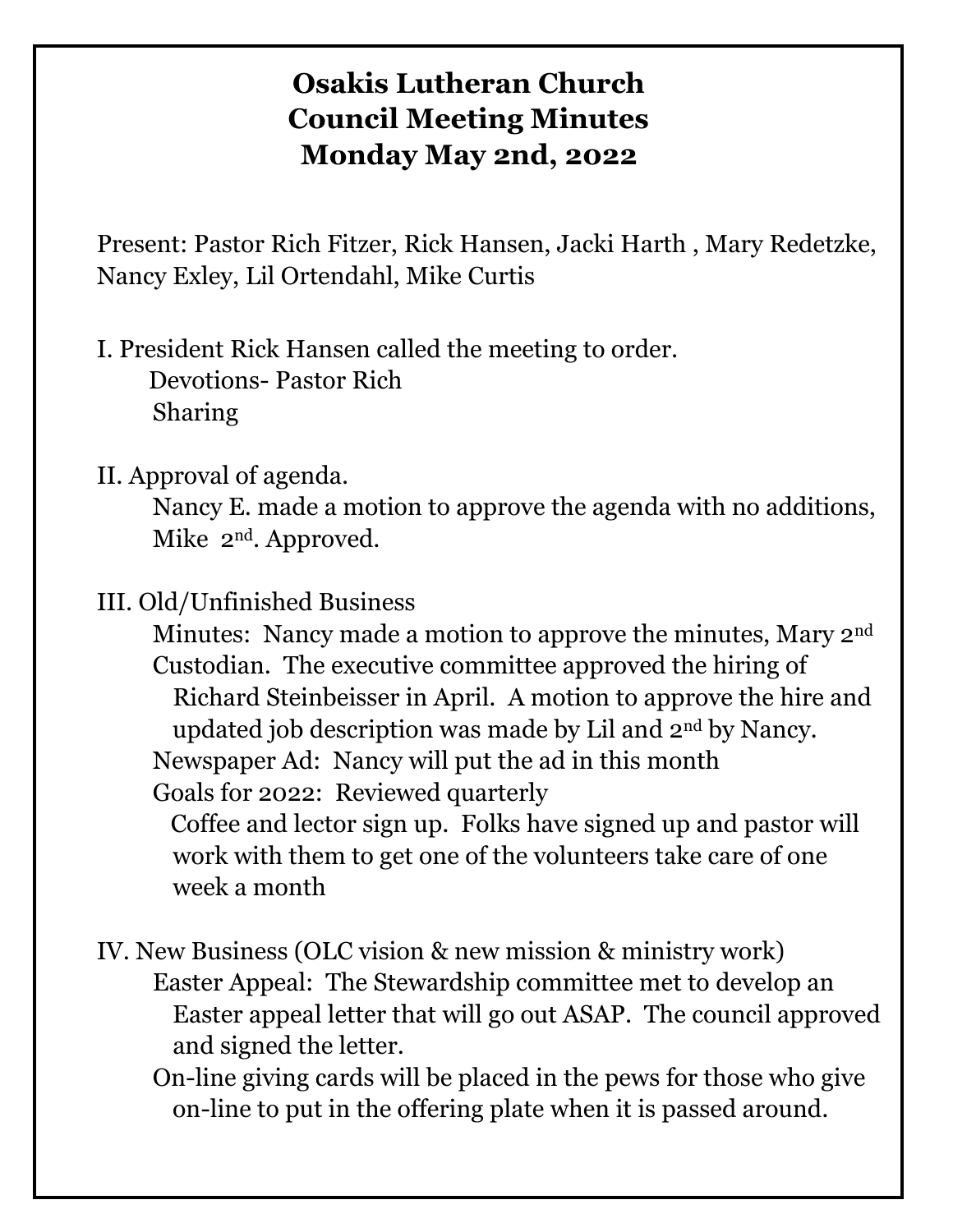# **Join Us For Worship**

 Sunday June 5 Worship Service 10 a.m. - Pentecost Sunday June 12 Worship Service 10 a.m. Sunday June 19 Worship Service 10 a.m. - Father's Day Sunday June 26 Worship Service 10 a.m.

# **New Sunday School Director needed.**

After many years of directing and leading weekly Sunday School classes, I have decided to pass this position on to a new person. It has been amazing working with so many parents and helping the children strengthen their faith. I am willing to help the new director order supplies and get things ordered for the 2022-2023 Sunday School year. If this is a position (one or both) that you feel you would be interested in, please contact Debbie in the office, Pr. Rich, or myself at jessieanne\_15@hotmail.com Blessings! Jessie Thornbloom



# **In Search Of:**

A core group of volunteers for Lectors and Coffee Hour. Please see sign-up sheet on the back table in the Narthex. Thank You!

# **Mission Action Monday Quilter's Group**



We still have a few things for sale so please let us or Debbie in the office know if you are interested. Thank you!

- Necchi Sewing Machine, \$50
- - 2 Ironing Boards, \$10 each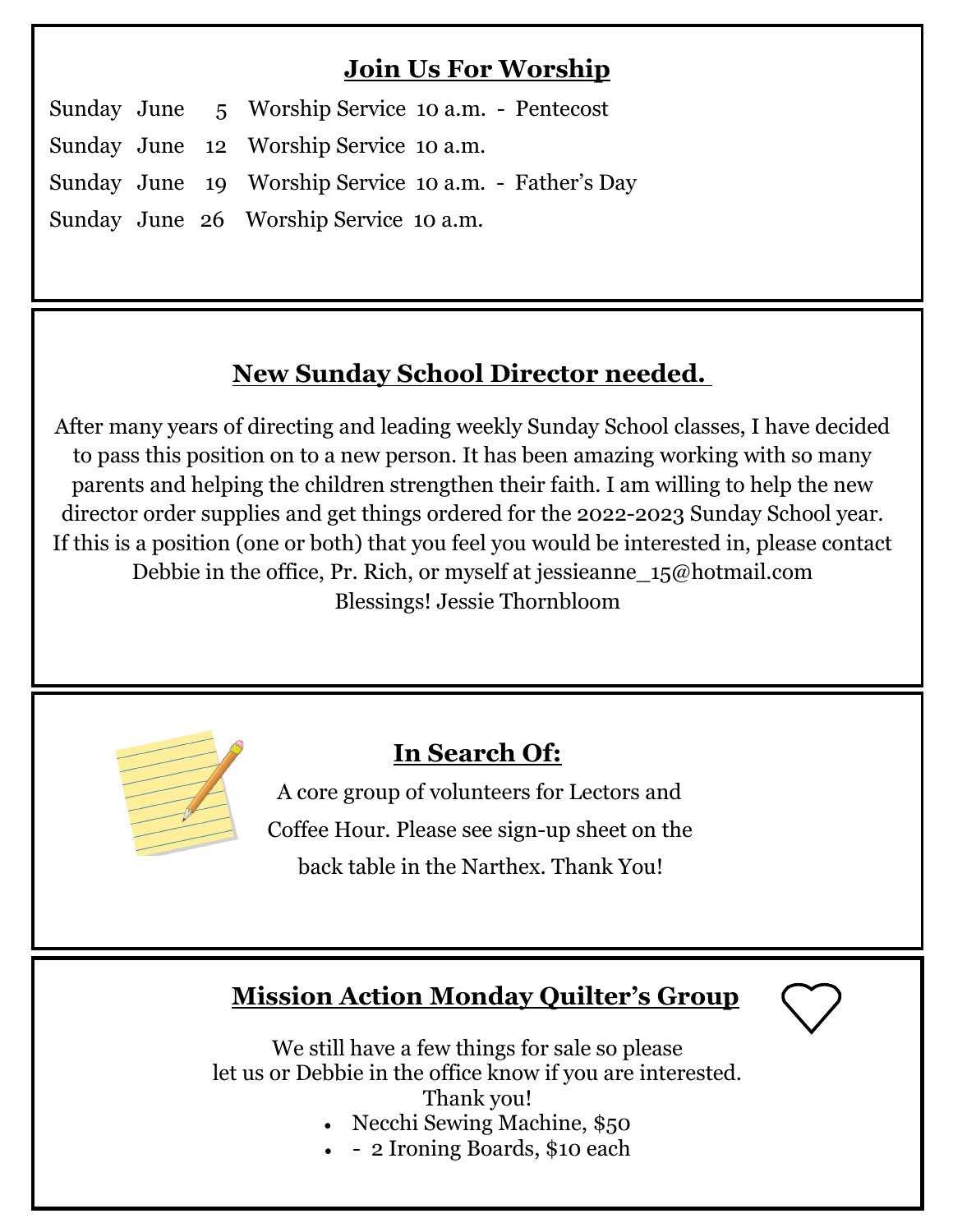

## *Offering*

| May Income to date:              | \$4,446.35          |
|----------------------------------|---------------------|
| Online Giving for April to date: | \$2,390.00          |
| <b>General Fund to date</b>      | \$52,811.24         |
| Bills paid to date               | \$58,131.92         |
|                                  |                     |
| <u>May 1, 2022</u>               |                     |
| <b>Envelopes</b>                 | \$1,328.00          |
| Loose<br><b>VBS</b>              | \$40.00<br>\$20.00  |
| <b>Dedicated Funds:</b>          |                     |
| <b>Anchor Ad</b>                 | \$100.00            |
| <u>Total:</u>                    | \$1,488.00          |
|                                  |                     |
| <u>May 8, 2022</u>               |                     |
| <b>Envelopes</b>                 | \$933.00            |
| Loose                            | \$43.00             |
| <b>Local Bills</b>               | \$300.00            |
| <u>Total:</u>                    | <u>\$1,276.00</u>   |
|                                  |                     |
| <u>May 15, 2022</u><br>Envelopes | \$655.00            |
|                                  |                     |
| <u>Total:</u>                    | \$655.00            |
|                                  |                     |
| <u>May 22, 2022</u>              |                     |
| Envelopes<br>Loose               | \$876.00<br>\$10.00 |
| Library Refund                   | \$6.35              |
| <b>Dedicated Funds:</b>          |                     |
| <b>Stoeckel Campership</b>       | \$75.00             |
| <b>Easter Hope Appeal</b>        | \$60.00             |
| <u>Total:</u>                    | \$1,027.35          |
|                                  |                     |

## *Prayer Concerns*

Shelly Engfer-Triebenbach, Janice Frank, Marie Larson, LaRayne Johnson, Amanda Steinbeisser, Jim Heuer, Sonja Kerber, Peter Moberg, Renee Muehlenhardt, Kristen Will, and Marge Swor

#### *Please call 320-859-2350 for your special*

#### *prayer requests!*

Shut-in and Health Concerns: Doug Sherman

Those Residing in Care Centers and Rehab

Community Memorial Home: Elaine Mattson, Marie Larson, Jeanne Jensen, Don Jensen, Stella Bender, Audrey Collins, LaRayne Johnson, Ruby Maus

Terrace Heights: Alice Sanders

Westview Assisted Living: Faye Maus, Madlyn Manders, Delores Stephens

Out of Town

Alexandria—Windmill Ponds: Delores Stephens

Harding, MN: David Jorgensen

Long Prairie: Ruth Sherman

*Please remember to include those who are our friends, neighbors, and members of Osakis Lutheran with a prayer, greeting, or a card!*

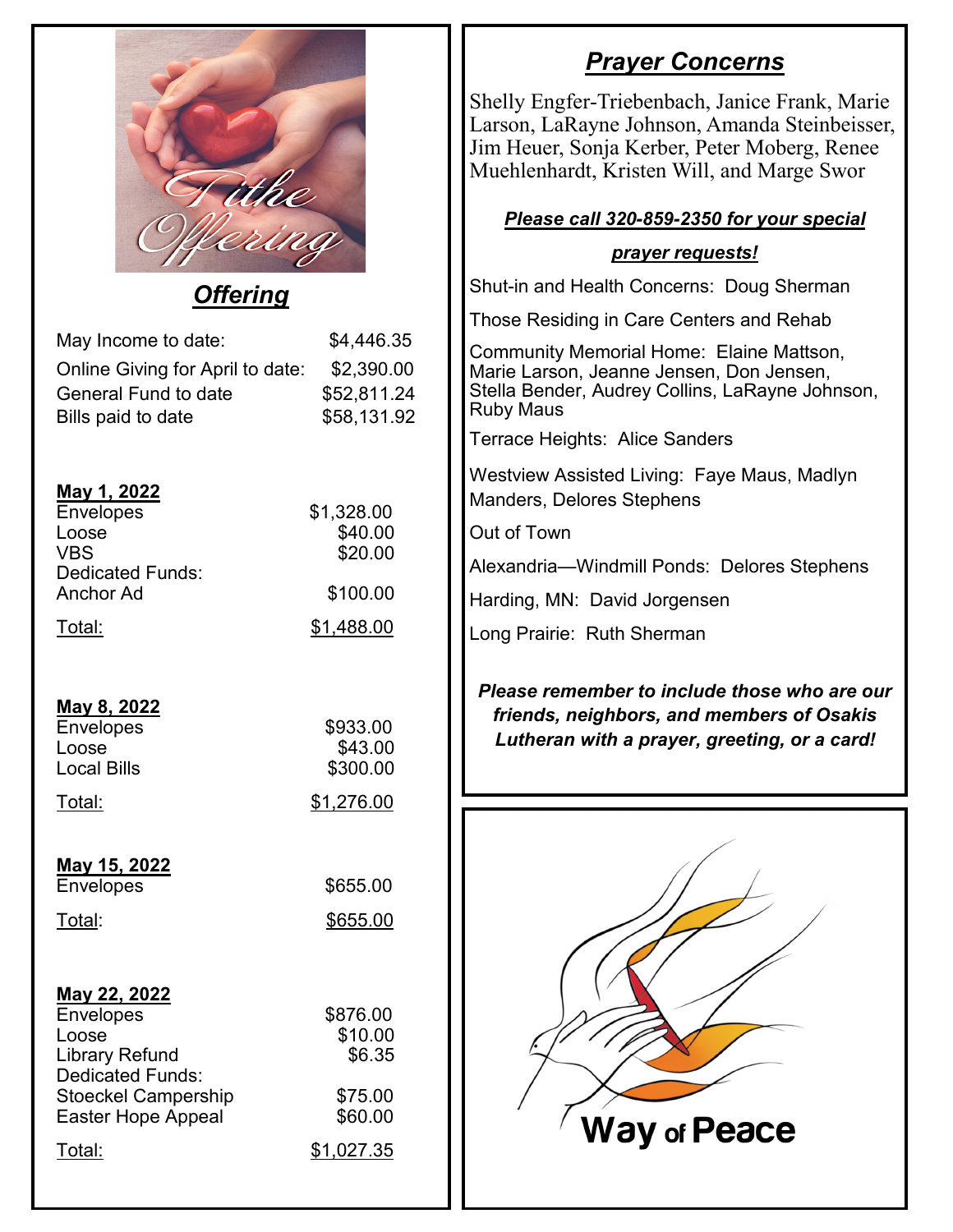# *'June Birthdays'*

06/01 Marlys Benson, Blake Kleinschmidt, Brooke Kleinschmidt 06/02 John Chalmers 06/04 Ryan Strelow 06/05 Janice Frank, Mackenzie Staloch 06/06 Madison Stier, Marcus Wolf 06/07 Michael Gilbert, Emma Kulzer 06/08 Taylor Larson 06/11 Michael Steinbeisser 06/12 Abby Kleinschmidt 06/13 Audrey Collins 06/14 Carrie Mounsdon, Ryan Wagner 06/15 Janna Juntunen, Seth Staloch, Shelly Triebenbach 06/17 Jacey Larson, Ryan Larson, Travis Redetzke, Jason Schueler 06/18 Karlee Hoffarth 06/20 Rodger Larson 06/22 Brad Hoffarth, Josiah Kapaun 06/23 Hillary Bjorstrom 06/24 Kirstin Bohm, Judy Reinke, Michael Woidyla 06/25 Jessica Gadbaw, Trent Redetzke 06/29 Lee VanNyhuis 06/30 Bexley Abraham



### **Search for a President-Elect**

The Nominating Committee is still in search for a President-Elect for this year who would then be our Church President in 2023. If you are interested, or would like more information, please contact: Kathy Ryan #320-491-1820 or Pr. Rich Fitzer #859-3816.

Thank You.



## **Online Giving**

You can now give your offering online!

Go to: www.osakislutheranelca.com and click on the "Donate" button to enroll. The website is safe and secure. Or mail in your offering to:

 Osakis Lutheran Church P.O. Box 427 Osakis, MN 56360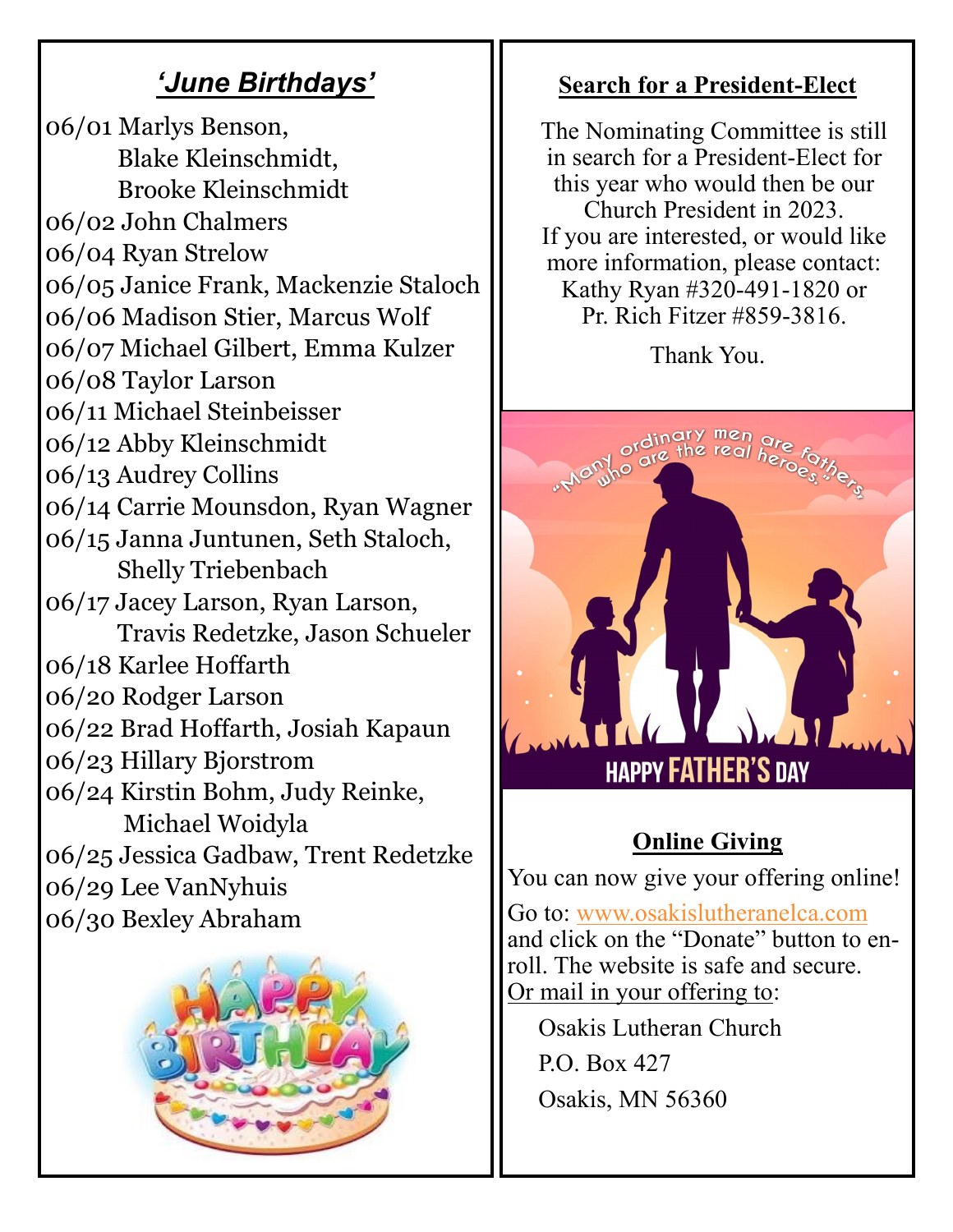## **Rich Reflections**

-Just as people celebrate birthdays, the church celebrates its birthday on Pentecost Sunday, June 5th this year. Pentecost is the 50th day of Easter. The Old Testament backdrop is the Festival of Weeks (Exodus 34:22). This festival occurs 50 days after the Passover. Passover celebrates God's deliverance of Israel from slavery in Egypt.

The Festival of Weeks celebrates God's giving the Ten Commandments to Moses at Sinai for his people. Just as the Law came down from heaven to Israel, so the Spirit of God came down from heaven to the church on Pentecost, fifty days after Jesus' resurrection. One might argue that Israel began as a nation with the giving of the Law at Sinai. So, too, the church began its history with the gift of the Spirit at Pentecost.

The Festival of Weeks marks the first wheat harvest with the beginning of summer. So, the church is to begin its harvest of Great Commission witness 'today' (Matthew 28:18-20). We see evidence of the first-fruits of that harvest at Pentecost as 3,000 believed and were baptized into the church. The Messianic Age, which dawned in the person of Jesus, has come in its fullness with the descent of the Spirit (Acts 2).

Rather than living off the fumes of the past, we need to tend the flame of the Spirit in our lives. Just as the believers were filled with the Spirit and proclaimed the good news of Jesus, we must wait on God in prayer, long for the Spirit's

movement, then tell and live the good news of the kingdom as led by the Spirit.

It is easy for churches to look back nostalgically as the Spirit moved in their midst when they were born. After a few years, church anniversaries can easily move from celebrating the Spirit's ongoing movement to cemented monuments. The classic hymn by C. Michael Hawn

"Spirit of the Living God" is an appropriate one to sing this day, as we seek to guard against turning Pentecost and church movements into monuments:

Spirit of the living God, Fall afresh on me.

Melt me, mold me, fill me, use me.

Spirit of the living God, Fall afresh on me.

How can we become more sensitive to the Spirit, seek not to grieve the Spirit (Ephesians 4:30), not take the Spirit for granted, and be filled with the Spirit, as we seek as churches to be and remain missional movements every year of our lives? The answers we give will either help or hinder us in our efforts to guard against turning the celebration of the church's birth into a memorial monument.

Waiting & seeking the Spirit, Pr. Rich